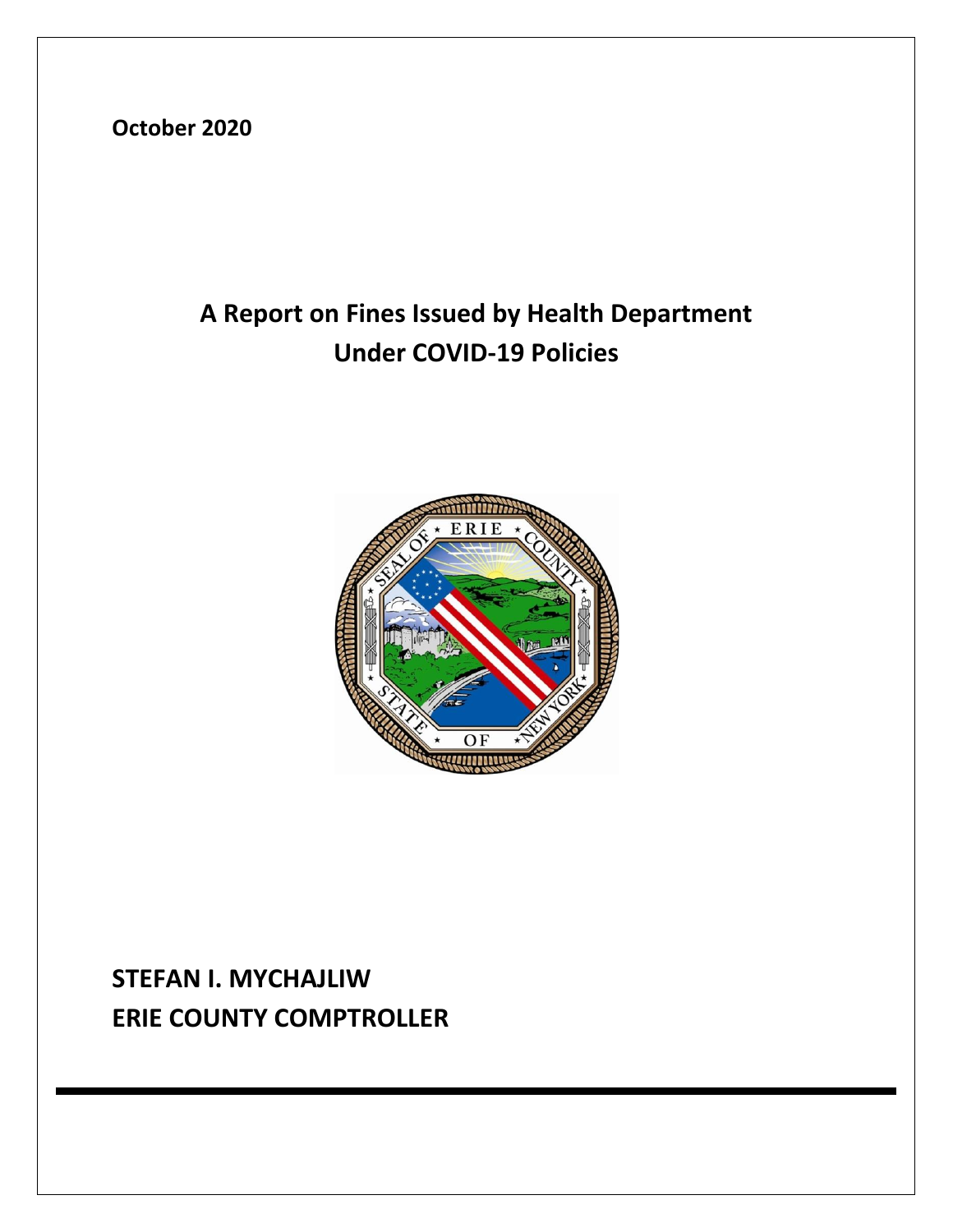**HON. STEFAN I. MYCHAJLIW ERIE COUNTY COMPTROLLER'S OFFICE 95 FRANKLIN STREET BUFFALO, NEW YORK 14202**

#### **October 19, 2020**

Erie County Legislature 92 Franklin Street 4<sup>th</sup> Floor Buffalo, New York 14202

Dear Honorable Members:

The Erie County Comptroller's Office has completed a report on fines issued by the Erie County Department of Health under New York State COVID-19 Executive Orders (EO) and NY Forward guidelines.

Our objectives were to:

- Examine the number of site visits by the Health Department
- Determine the number of violations
- Calculate the total amount of fines imposed on local businesses and establishments
- Review the factors that went into violations and fines

To accomplish these objectives, we reviewed Health Department records provided on October 8, 2020, with a starting date of March 27, as well as the Health Department website, [www.erie.gov/health,](about:blank) under the tab: Restaurant Inspection Reports.

As a result of our examination, we have provided information which may be helpful in a discussion regarding fines placed on local businesses going forward during this difficult financial time for Erie County.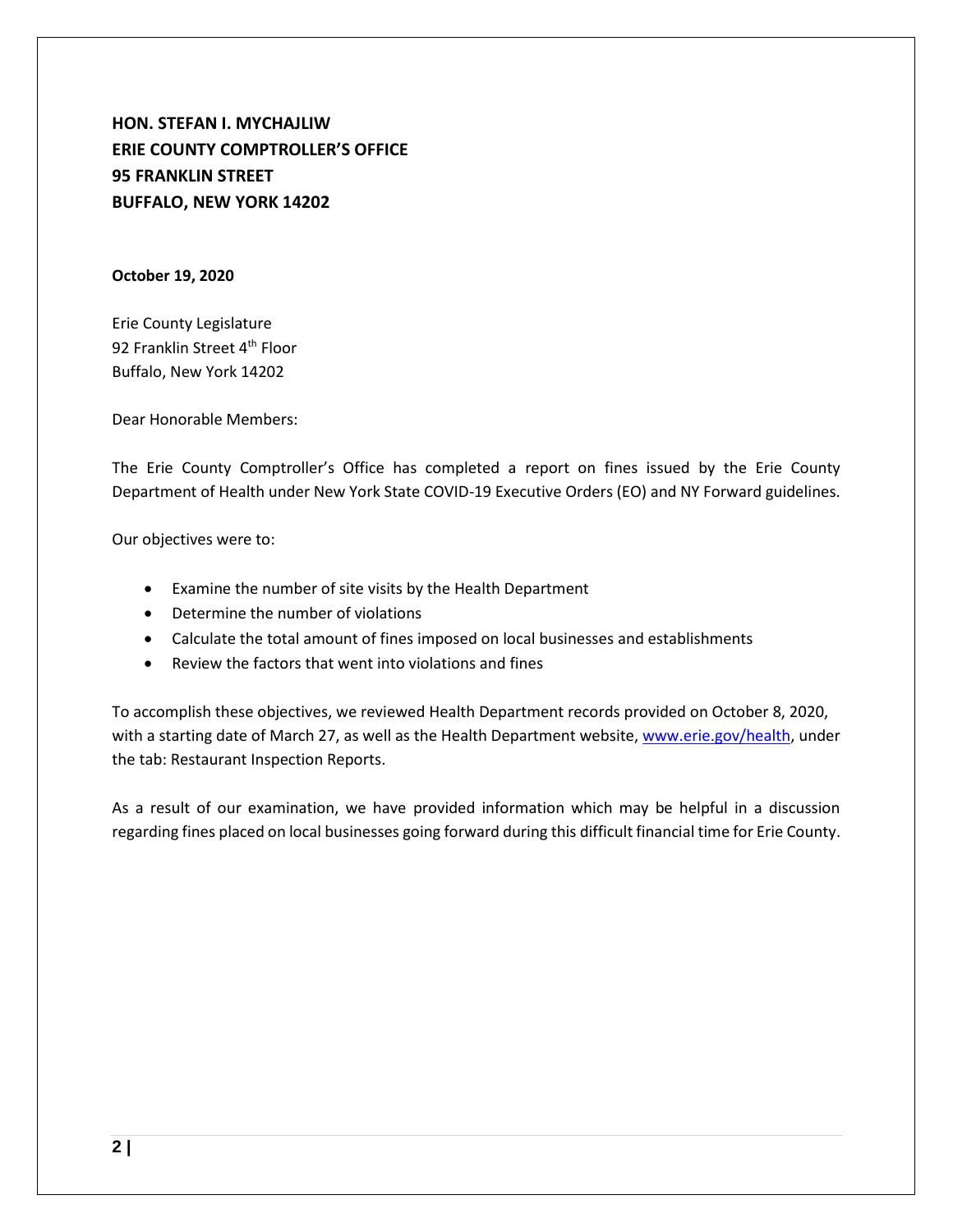### **Contents**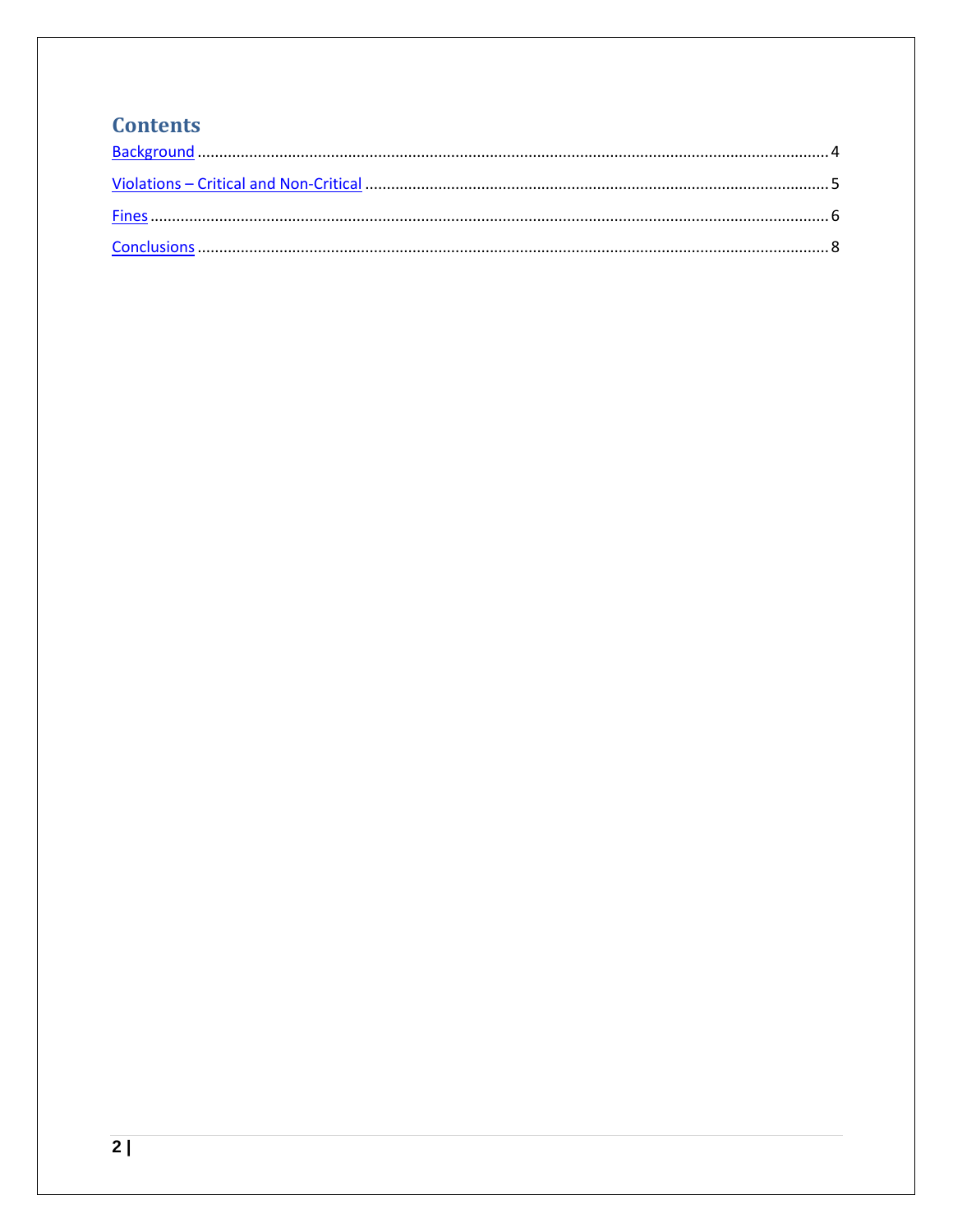#### <span id="page-3-0"></span>**Background**

The first COVID-19 case in Erie County was reported on March 15, 2020. Soon after, schools, restaurants and bars, malls, retail stores, bowling alleys, movie theaters and stage theatres, gyms, and other businesses and organizations closed down. In the months that followed, protocols, policies and regulations from New York State and Erie County were announced in quick succession. As more information became known about the virus, more protocols, policies and regulations were handed down by state and local government.

These protocols, policies and regulations ranged from percentage of capacity and required health screenings, to social distancing and mask wearing. On April 17, 2020 Gov. Andrew Cuomo signed Executive Order 202.17, requiring anyone in public places to wear a mask or cloth covering over their nose and mouth whenever social distancing is impossible. One month later, on May 15, 2020, Erie County Executive Mark C. Poloncarz issued a Local Emergency Order regarding the usage of face coverings and masks at Erie County-owned and operated buildings.

As such, both the Governor and County Executive took to their daily/weekly briefings to promote the use of face masks and coverings, and warn violators of repercussions. As the community reopened in Phases, the demand on the public to wear face masks grew, with masks required for industries to welcome back customers to their businesses. On June 5, 2020, between Phases 2 and 3, the Governor allowed restaurants to have outdoor dining under set guidelines pertaining to capacity, social distancing and others. Then, in Phase 3, which began on June 16, 2020, indoor dining was allowed to resume under guidelines. Then, on July 16, 2020, the Governor announced that anyone ordering an alcoholic drink had to order a meal.

Furthermore, banquet venues were constantly forced to operate with ever changing regulations, including dancing regulations, capacity fluctuations, and others.

In response, the County Health Department sent health inspectors to bars, restaurants, banquet halls and other entities in Erie County to inspect them for compliance with COVID-19 regulations, policies, procedures and executive orders.

In a letter to Commissioner Gale Burstein, MD, dated September 29, 2020, a request was made to publicly release specific information on rules and regulations required of businesses to implement; Erie County Health Department policies related to COVID; businesses and organizations that have received warnings, or were cited or fined for COVID-related violations; and the amount of fines levied for those businesses or organizations.

The request came soon after Whistleblower complaints were received by the Office of Comptroller after the County Executive and 15 others were photographed without masks and while not social distancing, on September 25, 2020 at a local, public golf course. The complaints increased after the County Executive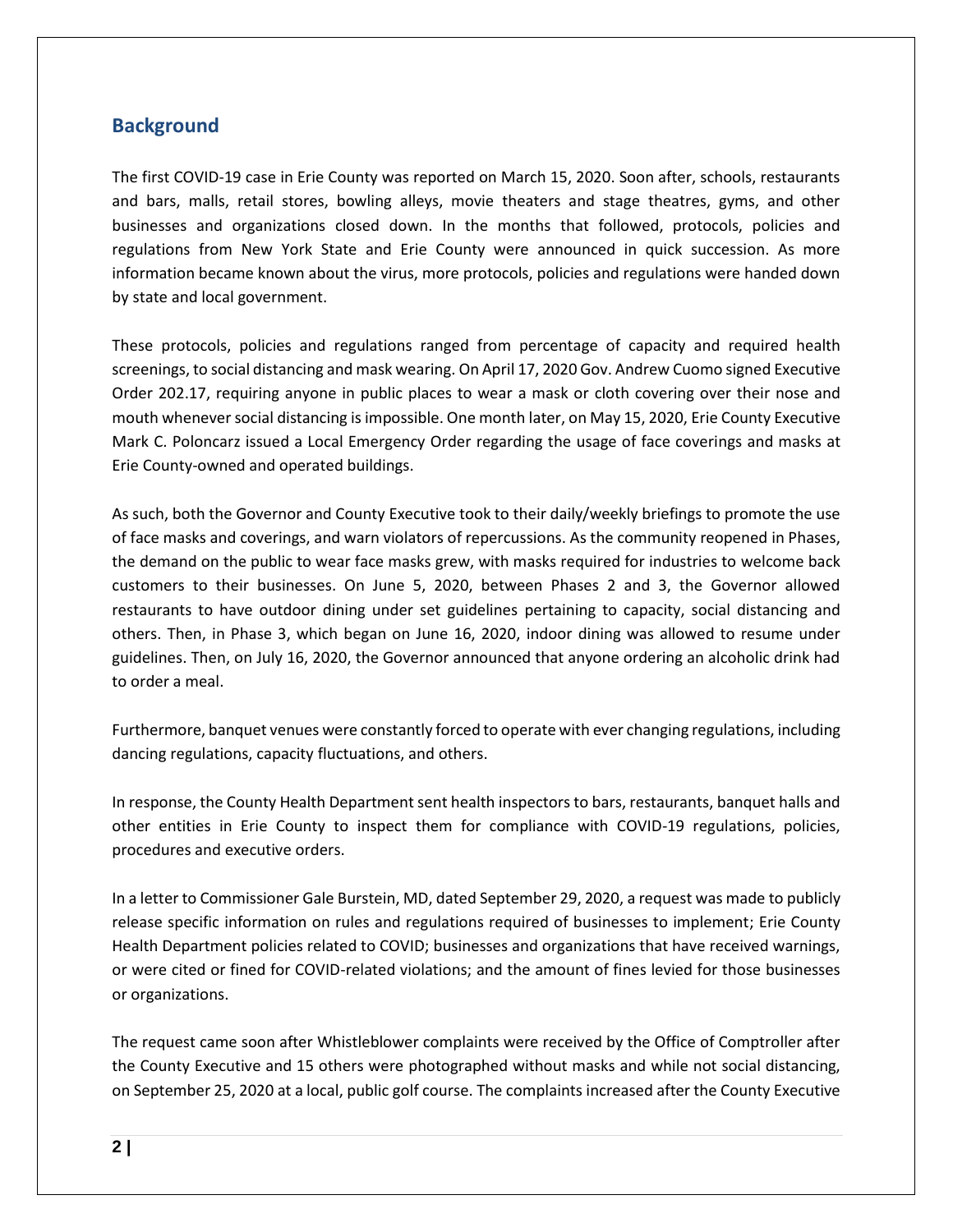stated that he did not have to have on a mask because he was around the other individuals for less than 10 minutes.

His statement read, in part: "Our Department of Health considers a close contact being with others for more than 10 minutes. While I should have worn a mask nothing the team members did in that photo is contrary to our health protocols: we were outside, less than 20 people and together for the photo for about 15 seconds."

### <span id="page-4-0"></span>**Violations – Critical and Non-Critical**

The Health Department documents its Food Facility Inspections on its website: [www.erie.gov/health.](about:blank) There are three types of inspections:

- Complaint Inspection
- Routine Inspection
- Re-inspection Inspection

Each inspection visit is supposed to include a report. If a violation was documented, the report labels it as **critical** or **non-critical**, and includes an explanation of the violation. There appeared to be a lack of some pertinent information. For example, when The Cowboy was closed following a July 2, 2020 site visit, the online report's summary stated: 0 critical & 1 non-critical. The report did not state the business was ordered to close. The report stated, "All employees properly donned face coverings after discussion by end of inspection." The business did not have a reported **critical** violation until the August 21, 2020 site visit.

During our look at inspections since regulations were put into place during the COVID-19 pandemic, we found violations to be arbitrary or subjective. While some restaurants were given a "non-critical" violation concerning staff not wearing a mask, others were written up for a "critical" violation for the same offense.

An analysis of the violations found 424 violations at 280 restaurants, establishments, veterans posts, daycares and churches. Approximately 37 percent of the violations were labeled as "critical" and 63 percent were "non-critical." See Appendix B

One example of a discrepancy: In a visit to Forty Thieves in Buffalo, on August 13, 2020, the inspector cited them for a critical violation, reporting: *"An imminent health hazard - Non-Compliance with COVID-19 Executive Orders (EO) and NY forward guidelines. Failure to enforce use face coverings by all employees as per NYS Executive Orders and associated NYSDOH Phase 3 guidance. Operator provided with NYSDOH Phase 3 reopening guidance previously. 2 employees in kitchen not wearing masks properly at the time of the inspection."*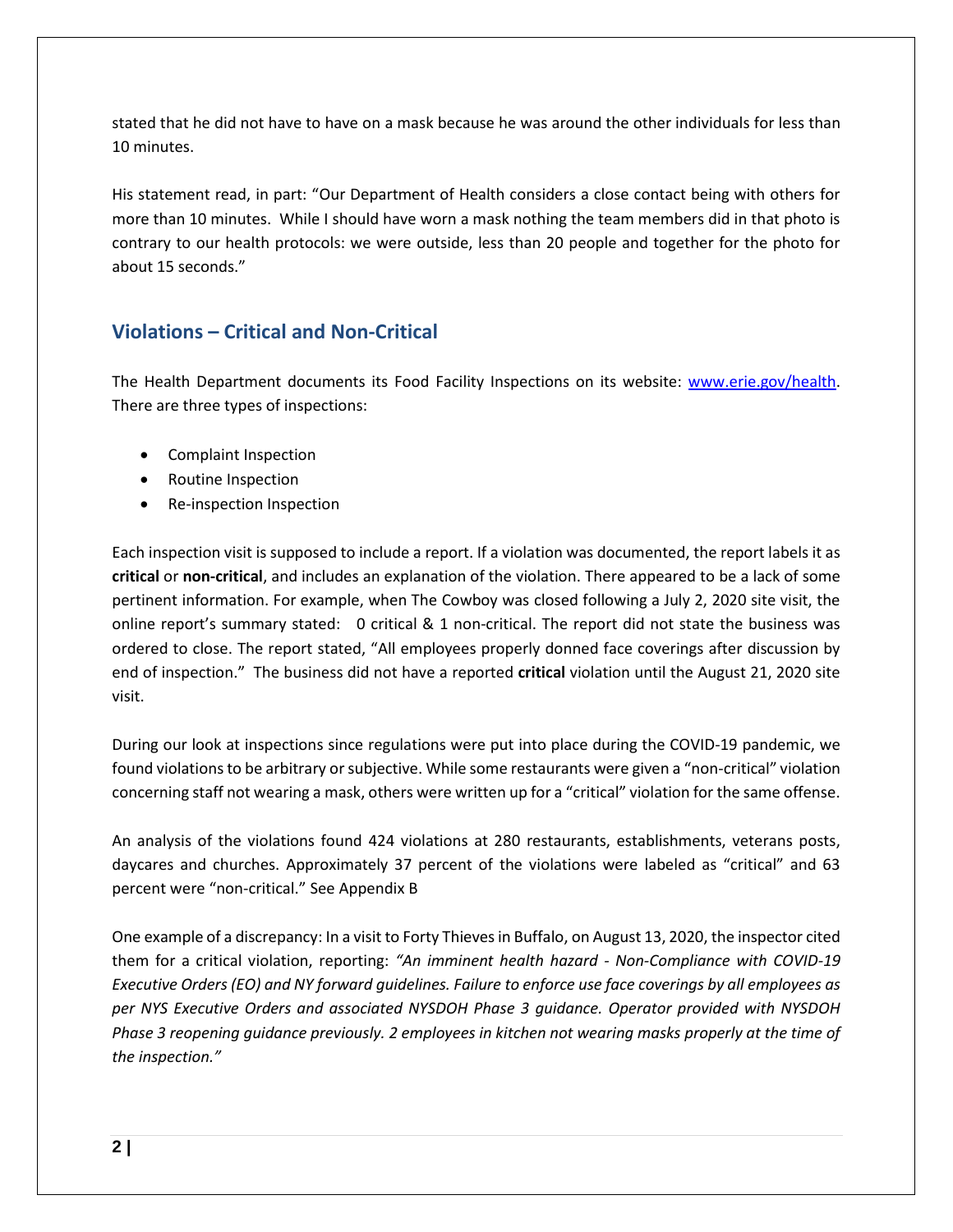However, the inspector who visited Ricottas Pizza Niagara on July 17, 2020, cited a non-critical violation and reported: "*14-1.10(a) / An imminent health hazard condition has been found to exist at this food service establishment by the on premises service of food or drink to the public and congregation of persons during the COVID 19 public health emergency that is in effect this date. two employees observed not wearing masks at time of inspection."*

As you will see in the following section, neither business was fined, however, several other businesses were fined by the Health Department, for "employees not wearing face coverings."

From March 27 through April 30, 2020, the Health Department ordered the closure of AJ's in Clarence (March 27); Swannie House in Buffalo (March 27); The Original Warehouse in Blasdell (April 3); Gabel's Bar in Buffalo (April 14) and Eden Memorial VFW Post #8265 in Eden (April 18). There are no supporting reports on the Health Department's Facility Inspection webpage for any of these closures. In fact, according to the webpage, at least one location hadn't been inspected since February 2019. See Appendix A.

#### <span id="page-5-0"></span>**Fines**

Documentation provided by the Health Department on October 8, 2020 reported 54 fines/ordered closures at 53 local restaurants. The penalties ranged from forced closure to monetary fines ranging from \$800 to \$100. In all, \$15,250 in fines were levied.

There were nine (9) restaurants and establishments forced to close.

Restaurants forced to close for "operating indoor services against NYS EO" were:

- AJ's in Clarence
- Eden Memorial VFW Post #8265 in Eden
- Gabel's Bar in Buffalo
- Swannie House in Buffalo
- The Original Warehouse in Blasdell

Restaurants forced to close for "Overcrowding and lack of social distancing" were:

• The Cowboy in Buffalo

Restaurants forced to close for "server failed to wear mask while in direct contact with public" were:

• Kaz's in Blasdell

Restaurants forced to close for "patrons standing, drinking, dancing without face coverings, no food observed, no social distancing" and "Non-essential social gathering >50 persons. Patron service of drinks while not seated, customers (about 150) congregated without social distancing" were, respectively: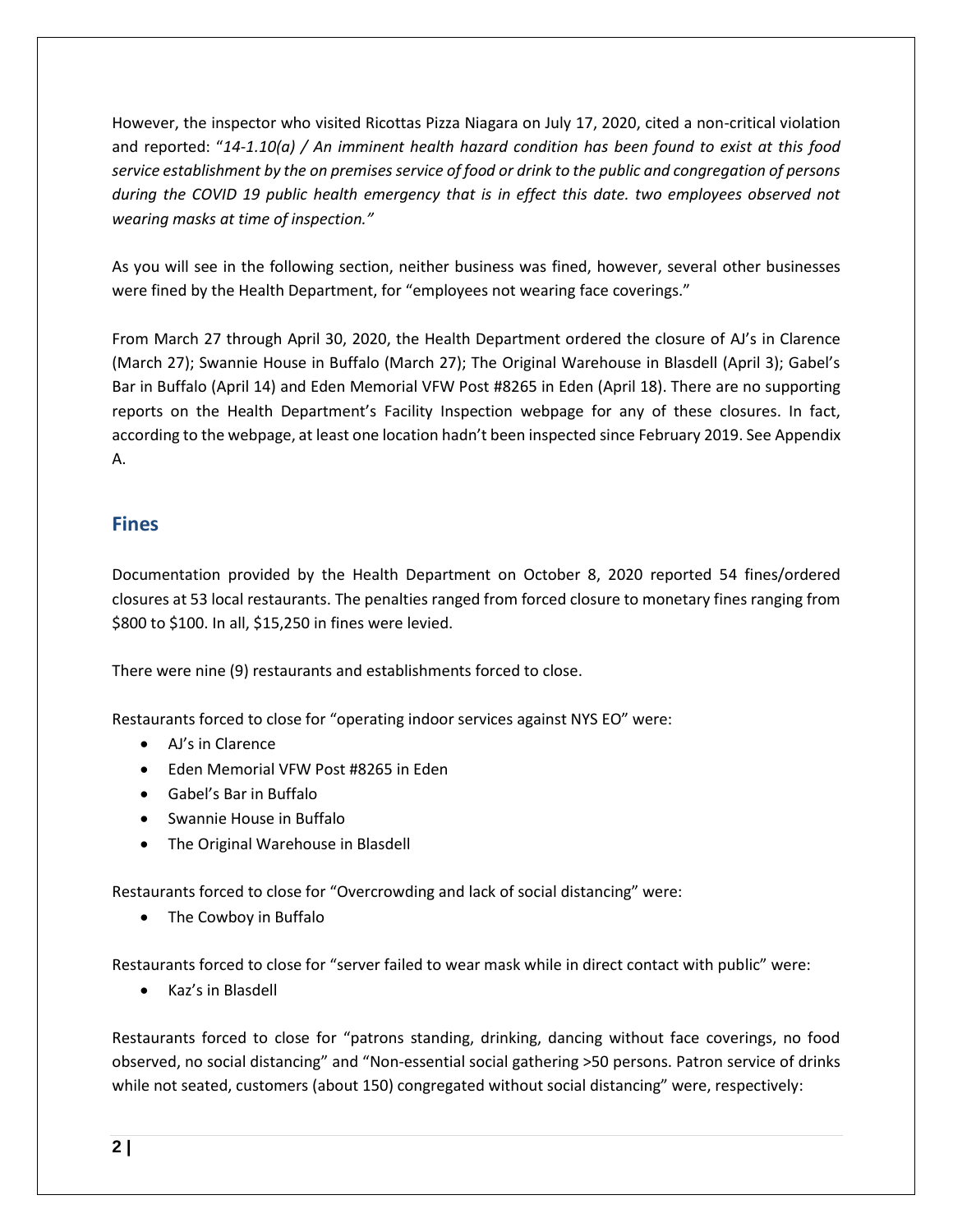- The Groove Lounge in Buffalo
- The Stage in Clarence

Restaurants fined \$800 for "lack of face coverings" and non-COVID-19 violation:

• Bacchus Wine Bar in Buffalo

Restaurants fined \$600 for "Staff without face coverings 3x; no customer social distancing controls, masks or signs/indicators" and "employee and patron face coverings":

- Gino & Joe's Pizza (lower) in Buffalo
- Stroh's in Angola

Restaurants fined \$500 for "Non-essential social gatherings" were:

- Hotel Henry in Buffalo
- Salvatore's Italian Gardens

Restaurants fined \$450 for "employees lack adequate face coverings, 3x" were:

- Senor Tequila in Buffalo
- TGI Friday's in Buffalo

Restaurants fined \$400 for "employees lack of face coverings" and non-COVID-19 violations:

• Wayside Family Restaurant in Buffalo

Restaurants fined \$350 for "employee face coverings" and non-COVID-19 violations:

• Wendy's Old Fashioned Hamburgers in Buffalo

Restaurants fined \$300 for "employees lack of face coverings" were:

- Armor Inn Tap Room in Hamburg
- Artone's Pizza and Subs in Buffalo
- Blasdell Pizza in Blasdell
- Boco Kitchen Inc. in Hamburg
- Buffalo Ling Ling Garden in Kenmore
- Buffalo Wild Wings in Tonawanda
- Chili's Grill and Bar in Clarence
- Dos Amigos in Blasdell
- El Ranchito Mexican Restaurant in Williamsville
- Frankie Primo's +39 in Buffalo
- Gino's NY Pizza in Amherst
- Hoak's Restaurant in Hamburg
- John & Mary's in Depew
- Jokers of Lackawanna in Lackawanna
- Leos Pizzeria and Wings in East Aurora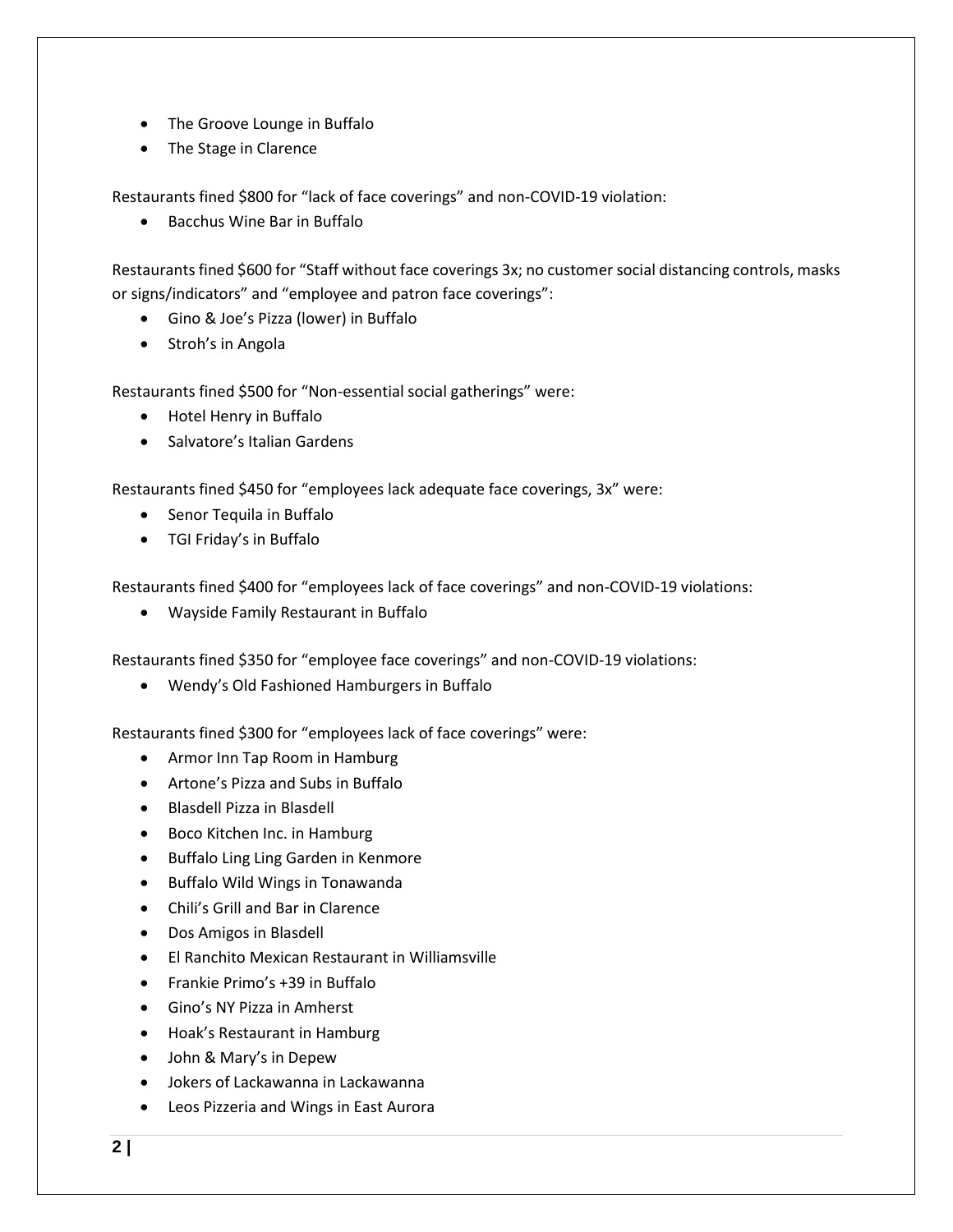- Little Caesars in Depew
- Master Pizza in Cheektowaga
- McDonald's in Amherst
- Mister Submarine in Buffalo
- My Dad's in Williamsville
- New Sun Garden in Amherst
- Pegasus Family Restaurant in Hamburg
- Pita Gourmet in East Amherst
- Red Top Hots in Hamburg
- Russell's Steaks Chops & More in Lancaster
- Santino's Pizza Shack in Elma
- Seneca Red Hots in Buffalo
- South Shore Beach Club in Evans
- Sunshine Vegan Eats in Buffalo
- The Cowboy in Buffalo
- Tim and Bonnies Pizza Gowanda in Gowanda
- Tim Horton's in Buffalo (Seneca Street)
- Tim Hortons in Lackawanna
- Wendy's Old Fashioned Hamburgers in Tonawanda

Establishment fined \$300 for "non-essential social gathering" were:

• St. Gabriel's Roman Catholic Church in Elma

Restaurants fines \$100 for "kitchen employee lacked face covering" were:

<span id="page-7-0"></span>• Caputi's Sheridan Pub

### **Conclusions**

The report shows that based on data available at the time of examination, \$15,250 in fines have been levied against local businesses during the COVID-19 pandemic. While we recognize the need for safety in our community, the violations and fines determined by the Health Department appear inconsistent. As such, and based on the comments made by the County Executive pertaining to a "10-minute exposure rule," WE RECOMMEND that the Health Department review its standards to have one set of guidelines.

The Health Department should review and determine if businesses that were fined or closed received a 10-minute grace period. The reasons written as the basis for the fine or closure did not specify the length of time individuals were improperly wearing facial coverings. They do not include sufficient information to determine if the 10-minute rule cited by the County Executive was violated. This could subject the County to appeals and other unnecessary legal expenses. As such, WE RECOMMEND that the Health